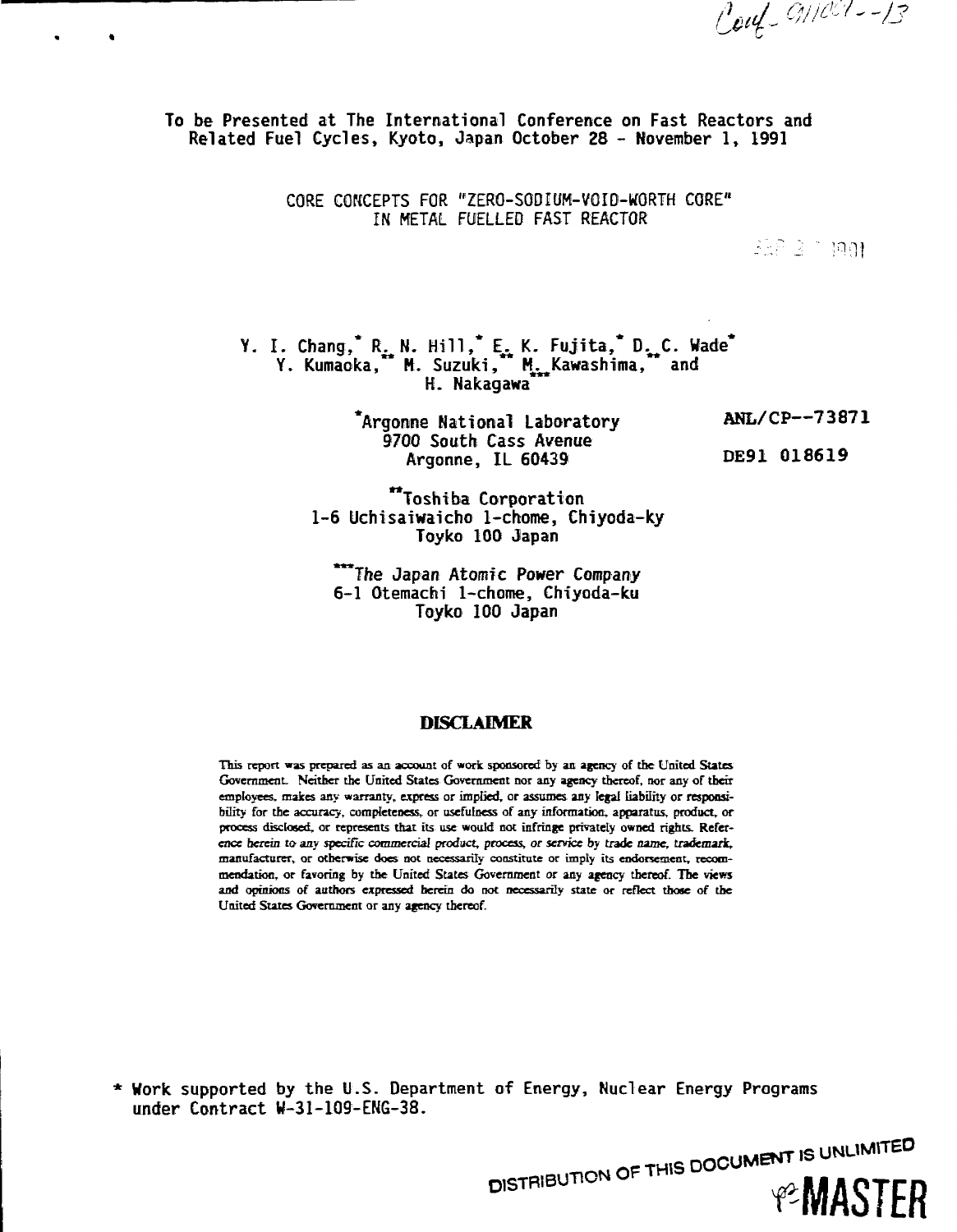## CORE CONCEPTS FOR "ZERO-SODIUM-VOID-WORTH CORE"

### IN METAL FUELLED FAST REACTOR

Y. I. CHANG\* **R. N. HILL"** E. K. FUJfTA\* D. C. WADE" Y. KUMAOKA" M. SUZUKI<sup>\*\*</sup> M. KAWASHIMA" H. NAKAGAWA\*\*\*

#### **ABSTRACT**

Core design options to reduce the sodium void worth in metal fuelled LMRs are investigated. Two core designs which achieve a zero sodium void worth are analyzed in detail. The first design is a "pancaked" and annular core with enhanced fransuranic burning Capabilities; the high leakage in this design yields a low breeding ratio and small void worth. The second design is an axially muttilayered annular core which is fissile selfsufficient; in this design, the upper and lower core regions are neutronically decoupled for reduced void worth while fissile self-sufficiency is achieved using internal axial blankets plus external radial and axial blanket zones. The neutronic performance characteristics of these low void worth designs are assessed here; their passive safety properties are discussed in a companion paper.

#### L INTRODUCTION

Analyses<sup>12</sup> and experimental tests<sup>3,4,5</sup> have demonstrated that the physical properties of metallic fuel alloys and the neutronic feedback characteristics of metal-fuelled cores can be exploited to obtain favorable relations among power, powetfflow, and inlet temperature coefficients of reactivity; this leads to favorabfe passive safety response to Anticipated Transient Without Scram (ATWS) initiators. Although large margins between the peak coolant temperature and sodium boiling temperature have been demonstrated for various unprotected transients, there remains a non-zero probability of at least a limited amount of sodium boiling in a metal-fuelled LMR. Several mechanisms have been postulated that can lead to limited voiding (through both boiling and non-boiling mechanisms), including flow blockages, fuel pin failure leading to release of fission product gases that may "blanket" the pins, or cover gas entrain-

\* Argonne National Laboratory,

- S700 S. Cass Ave.. Argonne, Illinois 60349-4842 USA
- \*\* Toshiba Corporation

\*\*\*The Japan Atomic Power Company

<sup>1-6</sup> Uchisaiwaicho 1-chome, Chiyoda-ku, Toyko 100 JAPAN

<sup>6-1</sup> Otemachi 1-chome, Chtyoda-ku, Toyko 100 JAPAN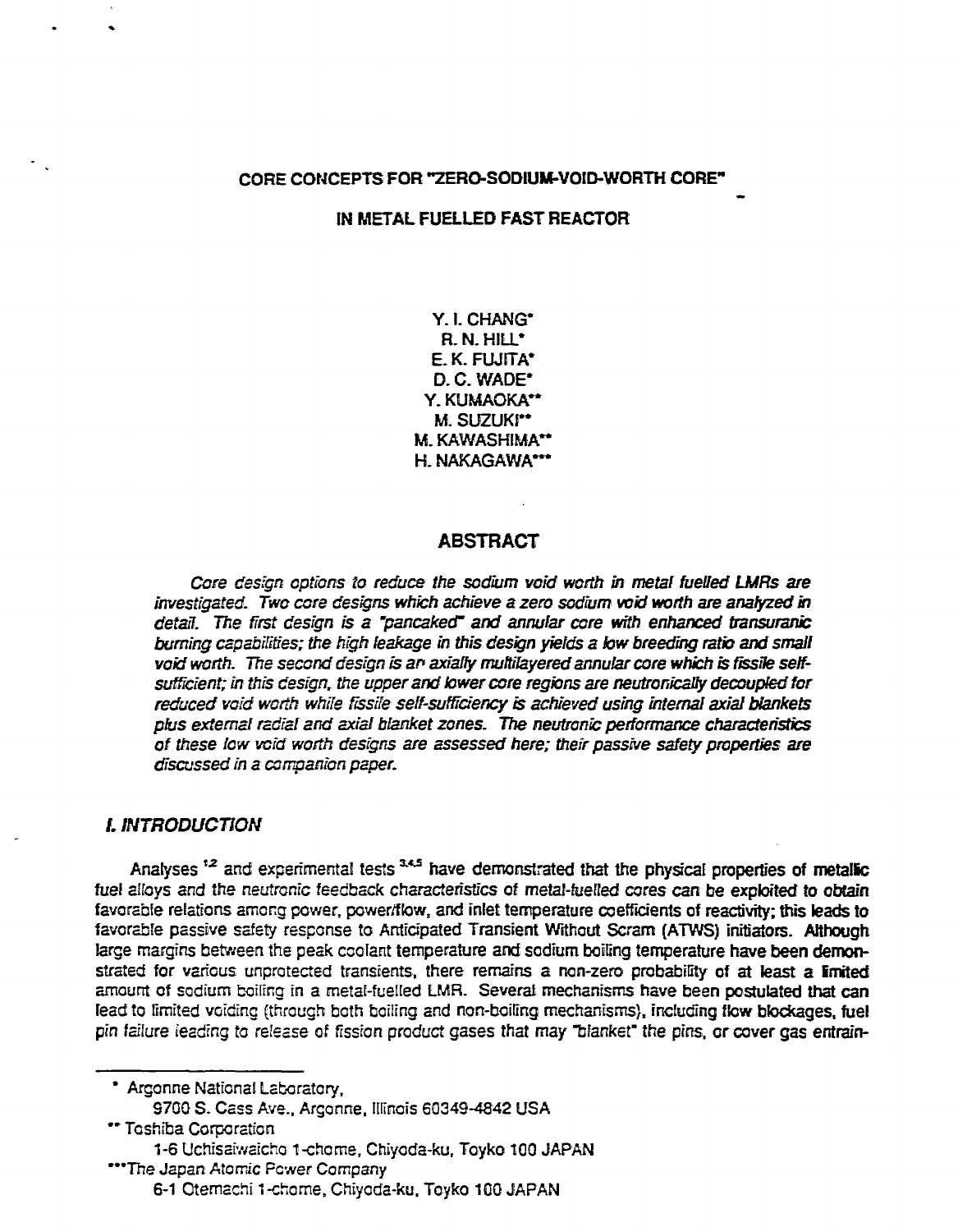ment and introduction into the core. Moreover, the possibility of large-scale coolant voiding as a result of extremely unlikely events cannot be entirely dismissed; and in current fast reactor designs, large-scale sodium voiding would introduce substantial positive reactivity which could potentially lead to severe reactor damage. In the aftermath of the Chernobyl accident, there has been renewed interest in designing LMR cores with low sodium void worth.<sup>6</sup> For all of the above reasons, there remains a strong incentive to minimize the sodium void worth and the consequent potential for reactor damage in the extremely unlikely event that voiding takes place. Thus, metallic fuelled "zero-sodium-void-worth" core design strategies are developed in Section II.

Recent LMR design analyses  $^7$  have also focused on the design of cores which are net consumers of transuranics. The transuranics dominate the fong-term radiological toxicity of spent fuel; thus, it may be desirable to "burn" these transuranic isotopes (commonly called actinide burning, although transuranic burning is more accurate). Metal-fuelled fast reactors offer a number of favorable features regarding management of these man-made actinides. In the pyrochemical processing of the metallic fuel, alt transuranics naturally follow the ptutonium and are separated from the bulk of the uranium and fission products. Nearly all of the transuranic elements are returned to the core in the closed fue! cycle; thus, the waste streams of the metal fuel reprocessing are virtually free of transuranic elements. In addition, because of the particularly hard neutron spectrum associated with the metallic fuel, actinides are preferentially fissioned, not converted to stiil higher actinides. The available range of breeding characteristics in meta! fuelled cores provides for flexibility in transuranic management strategy. Low breeding ratio designs, combined with repeated recycle can potentially provide for a means to bum transuranics supplied from a source external to the metal fuel cycle (e.g., LWR spent fuel). Alternatively, fissile selfsufficient designs allow a steady-state metal fuel cycle which does not require an external source of fissile material.

A tow void worth core design for use in a burner fuel cycle is analyzed in Section HI. An alternate tow void worth core design for use in a self-sufficient fuel cycle is analyzed in Section IV. Since the margins to sodium boiling or fuel damage in accident situations depend on several reactivity feedbacks as well as on reactor design features and operating conditions, the transient behavior of the proposed designs are evaluated in a companion paper.<sup>8</sup> Both design concepts are at an early developmental stage. The neutronic core performance characteristics have been rigorously scoped out; however, important design areas still need to be evaluated and these activities are currently underway (i.e., steady-state thermalhydrautlc performance, reactor stability, vessel commodities, etc.). Thus, the focus of this paper is the neutronics performance of core designs which achieve the goal of a near-zero sodium void worth with the realization that other design issues remain to be resolved.

# //. DESIGN OPTIONS FOR REDUCING **VOID WORTH**

The goal of this study is to analyze design options which reduce the sodium void worth experienced in conventional metal-fuelled, sodium-cooled fast reactors. In this paper, core designs are developed for a 600 MWe core size which achieve a near-zero sodium void worth; metal-fuelled assemblies of conventional geometry and conventional fuel enrichment are utilized. Design strategies for two ranges of breeding ratio are investigated: net burner and fissile self-sufficient.

For the burner core, the design approach is based on application of results; given in Ref. 6 where the variation of performance characteristics with void worth was investigated in detai!. It was shown that the void worth and the breeding ratio can each be reduced by several methods; substitution of moderator for fuel, geometric spoiling (i.e., core height-to-diameter (H/D) ratio reduction), and high sodium voiume fractions. However, of these design options geometric spoiling appears to give the best trade-off between void worth reduction and required increase in enrichment. For a 600 MWe core size, it would be hard to achieve a near-zero void worth with any of the other methods at enrichment leveis which are supported by the ongoing IFR fuels irradiation data base program; the plutcniurn content of prototypic ternary metal fuel is < 28 weight percent Pu/HM.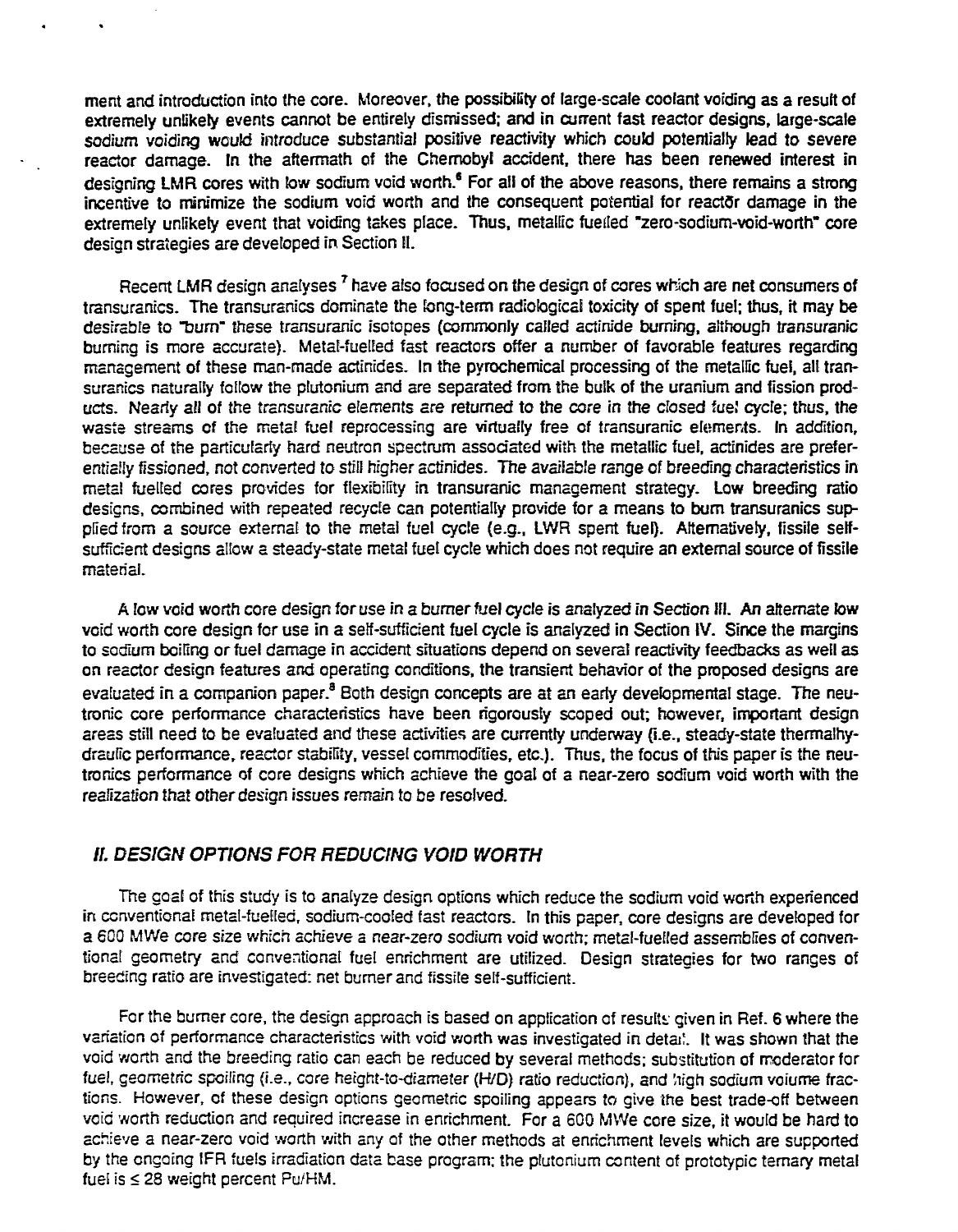Geometric spoiling by H/D reduction at constant linear heat rating (pancaking the core) can be achieved using conventional metal fuel assemblies by simply reducing the height of the active driver region and adding additional driver assemblies to the outer core edge. However, for a homogeneous 600 MWe design, this flattening was observed to be limited by the required increases in the fissile enrichment; a near-zero void worth could not be achieved at prototypic (TRU/HM  $\leq$  28%) enrichment levels. Therefore, core leakage was further increased by adding a central absorber region, creating an annular core design. This annular design eliminates the central power peak; thus, a single driver enrichment can be used (no enrichment zoning) at the upper bound of the enrichment range supported by the ongoing fuels program (e.g., a higher average enrichment is achieved with a lower maximum enrichment). Design studies indicate that a 45 cm tall core with a four row central absorber region yields a zero void worth.

Any high leakage burner core will obviously have a large bumup reactivity swing. Thus, to mitigate the bumup swing penalty, a mid-bum cycfe material swap in the annulus is proposed. For the first half of the cycle, absorber assemblies occupy the periphery positions cf the central region reducing the core reactivity; at mid-cycle the absorbers are replaced by reflector (steel) assemblies giving a mid-cycle reactivity insertion. It has been found that the absorber exchange is useful only in the outer edge of the central region.

The core designed according to these design strategies is shown in Figure 1. Selected performance and safety characteristics of the proposed burner core design wiil be discussed in Section III. It should be emphasized that the focus has been on neutronics and passive safety performance; the thermalhydraulics and structural aspects of the design have received only cursory attention. Two principal areas clearly requiring attention are the large diameter of the core (and its impact on structural commodities) and the large coolant  $\Delta T$  over a very short core (requiring low flow velocities).

For the fissile self-sufficient core having a low void worth, design alternatives were analyzed in a simitar manner. Since the geometric spoiling associated with the pancaked core geometry caused a substantial reduction in breeding ratio for the burner core design; significant amounts of fertile material must be added to achieve fissile self-sufficiency. As discussed in Ref. 6, the same physical phenomena which lead to high internal breeding also lead to positive sodium void worth; therefore, to retain a low void worth, external breeding is preferable. Various core designs with the addition of radial, central, and axial blankets to the burner layout were evaluated.<sup>9</sup> For the pancaked core geometry, axial blanket zones are particularly effective because of the dominance of axial leakage; fissile self-sufficiency can be achieved by placement of 30 cm axial blankets above and below the active burner core. However, the presence of an upper axial blanket largely eliminates the negative plenum effect on sodium void worth; the worth for voiding of the active core and upper axial blanket is approximately 1% Ak higher than achieved in the burner core design. Analyses indicated that axial enrichment zoning or further H/D reduction coukj achieve a near-zero void worth. Alternatively, axially multilayered designs could be utilized, ff the internal axial blanket: are sufficiently thick, multiple decoupled axial core regions are created; the individual void worths of these small "cores" is significantly less than the void worth of a single large core.

Design teams have extensively analyzed axially heterogeneous layouts in the past.<sup>10.11</sup> In the analysis reported here, double-layered core designs were evaluated; two axial core zones are neutronicaily decoupled by the presence of a thick blanket/absorber region. Since the two axial "cores' together have the same active voiume as the burner design but nearly twice the surface area, a near-zero void worth can be achieved with less geometric spoiling; therefore, the height of each small core was increased and the active core radius was decreased. As shown in Ref. 6 for radially heterogeneous designs, however, penalties in other performance parameters must be incurred when tow void worth is achieved by axial decoupling. Compared to conventional core designs, the burnup reactivity swing and fissile enrichment requirements are significantly higher when the core volume is subdivided into decoupled zones; and axial power flattening, a primary attribute of tightly coupled axial heterogeneous designs, is not achieved when the individual core zones are loosely coupled.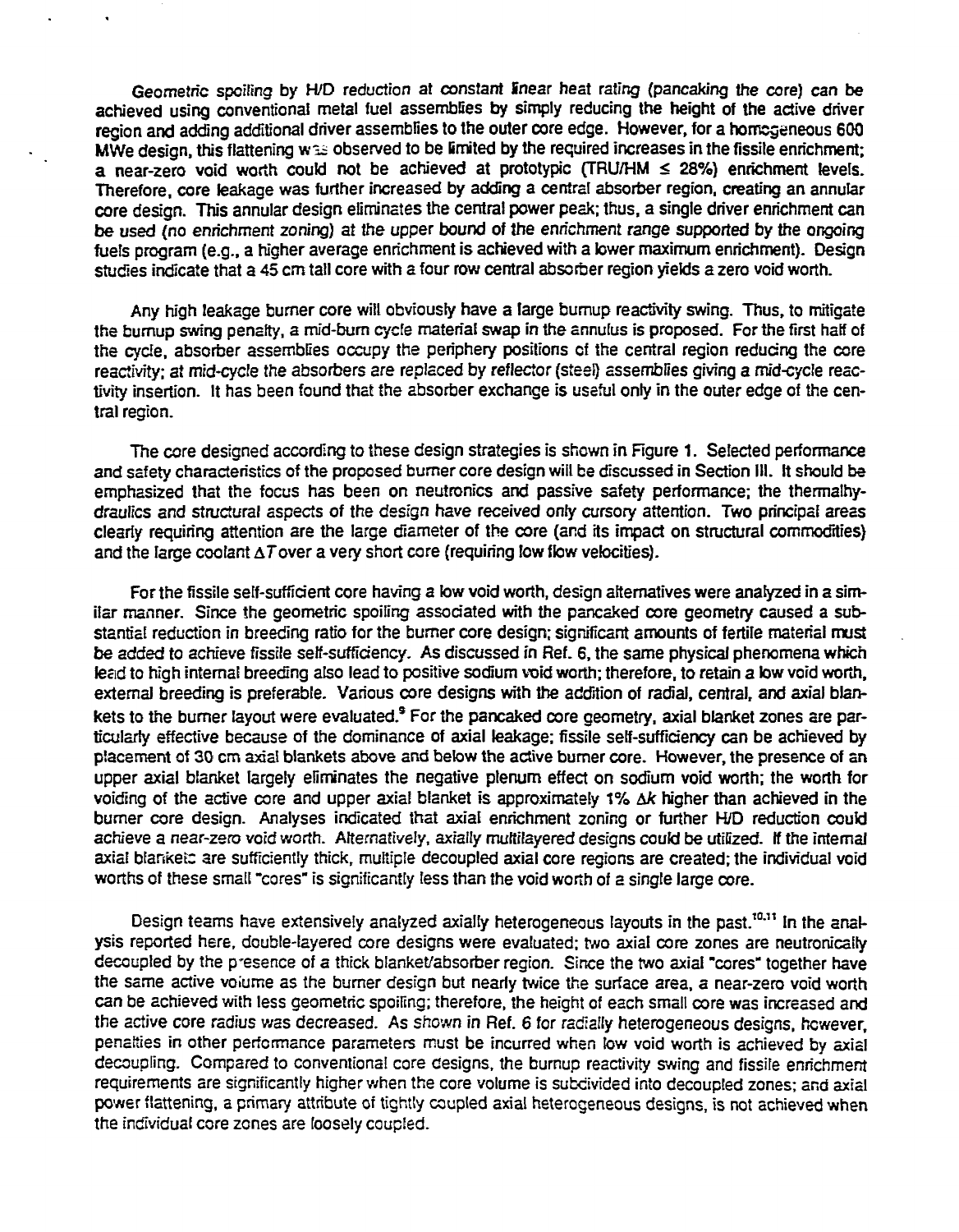The axially decoupled core, which was designed according to the above design strategy, is shown in Figure 2. Selected performance and safety characteristics of this self-sufficient core design are discussed in Section IV. Again it is emphasized that the focus has been on neutronics and passive safety performance; thermalhydraulic and control aspects of the design have received only cursory attention. One principal area requiring attention is the control behavior of the two decoupled core regions which operate at different temperatures.

# **///. NEUTRONIC ANALYSIS OF THE BURNER CORE**

The core layout, shown in Figure 1, consists of 420 driver assemblies and 30 control assemblies in an annular configuration. Tnere is a four row central annulus with the inner three rings steel reflector and the fourth row exchange assemblies. Absorber assemblies are placed in the fourth row at BOC and replaced by reflectors at mid-cycle; this allows some compensation for the reactivity toss independent of the control system and fuel loading. The core is surrounded by one row of steel reflector assemblies and two rows of  $B<sub>i</sub>C$  shield assemblies. The radial size of the core is large because of the pancaked design (active core height is only 45 cm, white diameter is 355 cm).

In the metal fuel driver assemblies, fuel pins with a 7.5 mm cuter diameter are utilized; the assembly lattice pitch is 15.62 cm. The driver pins are ctose-packed (P/D ratio of **1.18).** The duct wall and gap thickness have been sized for the short core active height (few pressure drop). Bond sodium is used within the fuel pins, the high thermal conductivity of the sodium minimizes the temperature drop between fuel and clad. As the fuel expands with irradiation, the bond sodium will be pushed up into the plenum region; the rate and magnitude of bond sodium displacement is expected to vary from pin-to-pin. Thus, for simplicity in the neutronics model, the bond sodium is assumed to have evacuated the active core region (at time zero) and filled the bottom 15 cm of the upper gas plenum. The transuranics in the fresh fuel come from an external feed of reprocessed LWR transuranics and depleted uranium is used as a fertile feed; Each driver assembly has a residence time of three 310 full-power day cycles.

To calculate the neutronic performance of this burner core design, region dependent broad-group cross sections were generated using the  $MC^2-2^{12}$  and  $SDX^{13}$  codes. The equilibrium-cycle neutronic performance of the low void worth actinide burner design was analyzed using the REBUS-3<sup>14</sup> fuel cycle analysis code. The analysis was carried out in hexagonal-Z geometry using a nodal diffusion approach  $^{15}$  and S group cross section data. Nuclear transmutations for isotopes ranging from U-234 to Cm-246 are modeled. The fuel cycle iteration searches for a fresh transuranic enrichment which maintains criticality throughout the cycle. In the equilibrium model, batch-averaged compositions are used in each depletion region.

The computed equilibrium-cycle performance parameters and isotope mass flows are summarized in Table I. As shown in Table I, the burnup swing is 4.17% Ak and the breeding ratio is 0.53; the burnup swing would be an additional 1.5%  $\Delta k$  larger if the mid-cycle absorber exchange is not utilized. The low breeding ratio makes this core an effective transuranic burner. The fissile consumption rate is nearly twice the fissile production rate; thus, a significant make-up feed of transuranics (containing fissile Pu-239 and Pu-241) is required. One major penalty for this net transuranic consumption is the large bumup reactivity swing; whereas, near-zero burnup swings are achieved in conventional metal fuelled cores where internal breeding is maximized.

Significant design margins are maintained in the assembly irradiation parameters shown in Table I. The driver assemblies have a peak fast fluence of 2.96 $\cdot$ 10<sup>22</sup>cm<sup>-2</sup> which is well below the design limit of 3.5 $\cdot$ 10<sup>22</sup>cm<sup>-2</sup>. In addition, the peak driver discharge burnup of 118.6 MWd/kg is lower than the conventional limit of 150 MWd/kg. Thus, it may be possible to extend the driver residence time beyond three cycles although additional penalties in reactivity swing and enrichment can be expected.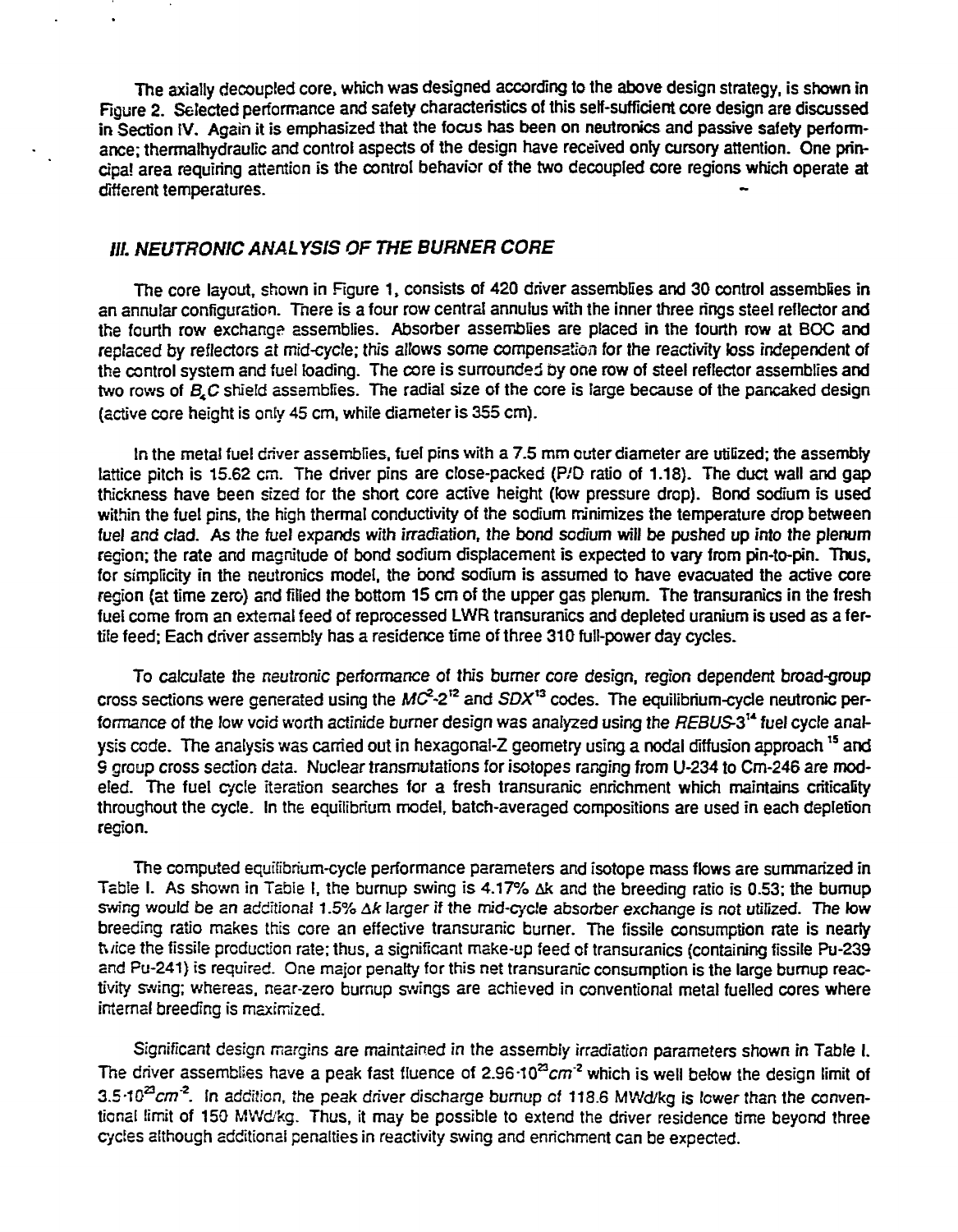The power peaking behavior of the low void worth actinide burner core appears to be acceptable. The peak linear power of 495 W/cm (15.1 kW/ft) meets conventional design criteria. The power peaking factor of 1.64 at BOC (which includes the stage factor for fresh fuel) is similar to conventional designs. Note that this power flattening has been achieved without enrichment zoning by introduction of a nonfueled central region. The peak flux and peak fast flux levels are somewhat higher than conventional heterogeneous designs; the homogeneous core region requires a minimal fissile inventory leading to a higher flux level for a given power production. The higher flux levels imply that additional shielding may be required for this design.

The mass flows of Table I show a net consumption of 508 kg/y of heavy metai. Since heavy metal is only consumed by fission, this corresponds to 1.04 g/MWtd, the actinide mass per fission energy factor. Alternatively, the mass flow balance can be viewed in terms of a net toss rather than net consumption. The net loss of TRU isotopes (TRU fission minus TRU production via U-238 capture) is 234 kg/y. The remaining heavy metal loss (274 kg/y) is loss of uranium, predominantly U-238. Thus, the low void worth actinide burner is a net consumer of relatively equal amounts of uranium and transuranics; this corresponds to its breeding ratio near 0.5. Self-sufficient designs (see Section IV) are net consumers of uranium only, and a pure burner core (no U-238) would be a net consumer of transuranics only.

Cf the 234 kg'y of TRU losses, 218 kg/y are a net loss of fissile plutonium. This shows that, in the first cycle of residence for reprocessed LWR transuranics, the fissile plutonium is preferentially burned. With repeated recycle, the fissile plutonium contribution would decrease somewhat (hard to transmute transuranics would be present in increasingly higher concentrations) although U-238 capture gives a Pu-239 source each cycle. Thus, some changes in performance can be expected with repeated recycle as the transuranic isotopics gradually shift toward an equilibrium recycle distribut'on characteristic of this core spectrum and breeding ratio. Preliminary calculations indicate that the void worth increases by nearly \$1.0 between the initial core (as analyzed in this report) and equilibrium recycle core.

Whole-core reactivity feedback coefficients were computed for the burner design in its BOC and EOC configurations; results are summarized in Table II. The sodium void worth was calculated using exact perturbation theory, and the sodium density worth (flowing sodium voided without change in cross secfions) and the Doppler coefficients for the flooded and voided core were computed using first-order perturbation theory and 21-group cross sections. The radial expansion coefficient, the axial expansion coefficient, and the control rod driveline (CRD) expansion coefficient were determined from differences of eigenvalues computed for perturbed and unperturbed states using 9-group cross sections.

The total void worth quoted in Table II assumes voiding of the flowing sodium in the active core and upper plenum zones. A near zero sodium void and sodium density worth are observed. The void worth is most positive, \$0.16, at EOC (as compared to -\$0.43 at BOC}. Even for this pancaked core, the active core void worth is positive (\$2.85 at EOC), but is compensated by a significant negative plenum contribution. This plenum contribution is sensitive to the bond sodium model; the calculated void worth can vary by \$1.50 between cases with gas and bond sodium within the pin in the upper plenum. In this analysis, the bond sodium is assumed to fill the bottom 15 cm of the gas plenum.

The Doppler coefficient for this core is quite small. The hard spectrum associated with the high enrichment, high leakage core reduces the Doppler coefficient by reducing the epi-thermal neutron population (where the Doppler self-shielding effect is more important). In addition, the high enrichment leads to a lower concentration of U-238 which reduces the self-shielding effect in U-238. The self-shielding effects in the transuranics isotopes are also minimized by the dispersed transuranic isotopics characteristic of the reprocessed LWR transuranics.

An axial expansion coefficient of -1.50 \$/cm is calculated at BOC for fuel expansion. Although this coefficient is slightly larger than conventional designs, the fuel pin length is much shorter (only 45 cm active height); thus, the axial movement for a given temperature change is much smaller and the axial expansion feedback is generally not as effective in pancaked core designs. To the contrary, the radial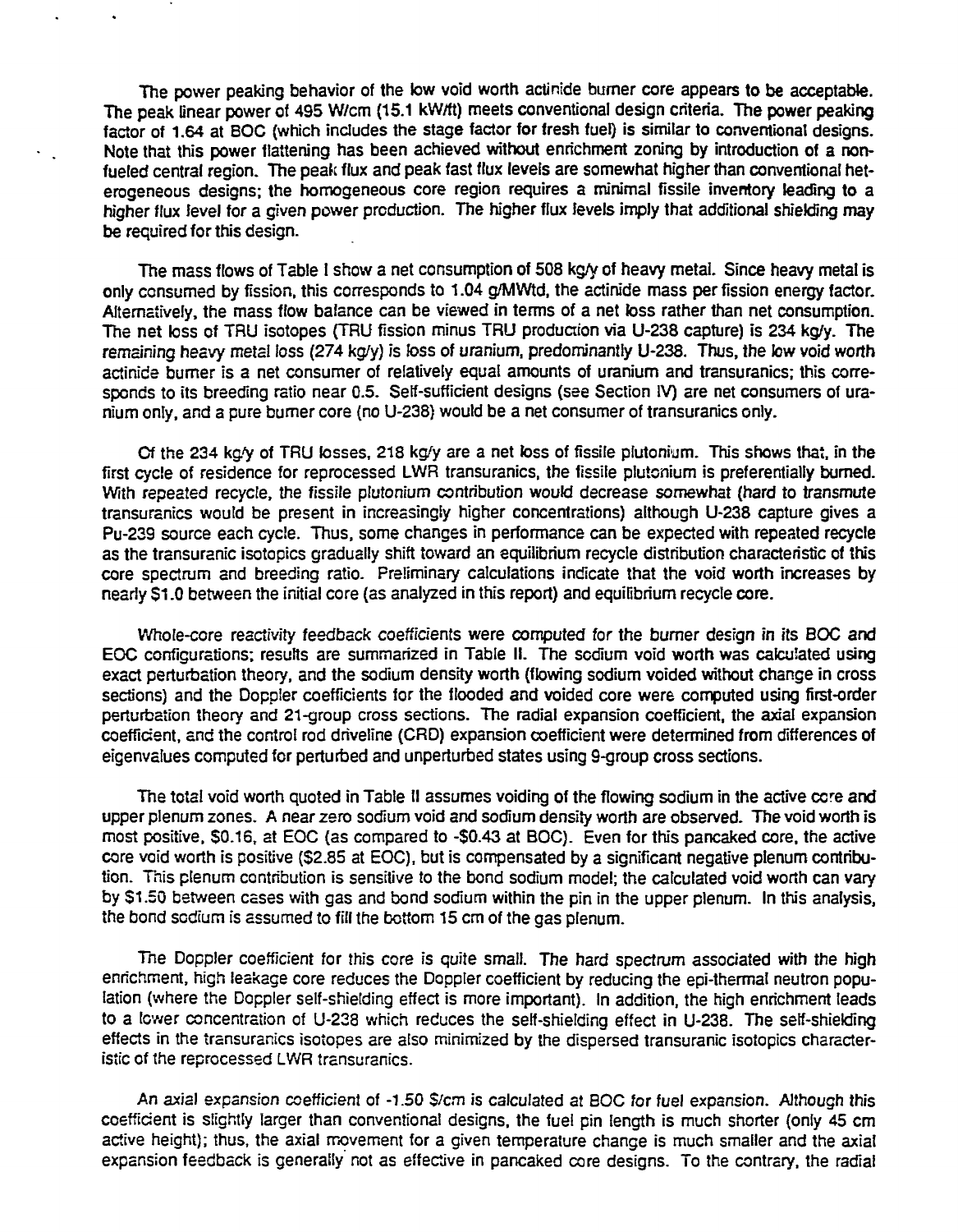expansion feedback is enhanced for the same reasons. The calculated value of **-1.43** \$/cm at BOC is similar to conventional designs, but the radial movement for a given temperature change is much larger. Thus, radial expansion is a dominant feedback for pancaked core designs because of the dominance of axial leakage. The reduced fuel concentrations associated with a radial expansion allow more axial leakage while the increased radius reduces the much less important radial leakage.

A quite large control rod driveline expansion coefficient of -0.78 \$/cm is calculated at BOC. Although the value of -0.41 \$/cm at EOC (where the rods are not partially inserted) is much smaller, this effect is stiti 4-8 times larger than that observed in conventional designs. The primary reason for this increase is the large number of control assemblies in this design; thus, a 1 cm insertion introduces proportionally more absorber into the core. In addition, small insertions are more effective in a shorter core. The calculated values of  $\beta_{av}$  (3.50E-3 at BOC) and the prompt neutron lifetime (2.17E-7 s at BOC) are also given in Table II at BOC and EOC. The passive safety performance of this burner core design is discussed in Ref. 8.

### **IV. NEUTRONIC ANALYSIS OF A FISSILE SELF-SUFFICIENT CORE**

The core layout, shown in Figure 2, consists of 210 driver assemblies, 24 control assemblies, and 1S2 radial blanket assemblies in an annular configuration. This core design was chosen because of the radial size reduction compared to the pancaked annular burner designs; the active core diameter is 258 cm which is a 97 cm reduction from the burner design shown in Fig. 1. The upper and lower cores are divided by two internal axial blanket zones and an internal absorber region. The thickness of the absorber region has significant effects on void worth reduction and core performance. A zero void worth is achieved for an absorber region thickness of approximately 20 cm with natural boron carbide absorber and 60 cm with natural hafnium absorber; 60% enriched hafnuim-177 is expected to have effect similar to the natural boron carbide.

Metal fuel assemblies similar to the burner design were utilized in this analysis; only the axial zone specifications are modified. In the radial blanket, a fuel volume fraction of 49% was assumed; and a higher fuel smear density of 85% was assumed in all blanket regions. Each driver assembly has a residence time of three cycles of 310 effective full power days each; and the blanket assemblies have a four cycle residence time.

To calculate the neutronic performance of this self-sufficient core design, a 7 group cross section set was processed from the JENDL-3 nuclear data file.<sup>16</sup> The bumup performance was calculated using an R-Z model in a conventional diffusion code; equilibrium cycle performance was evaluated. The computed equilibrium-cycle performance parameters are summarized in Table 111.

As shown in Table 111, the breeding ratio is 1.07. This breeding ratio facilitates a fissile self-sufficient fuel cycle; the net fissile plutonium gain is 81 kg/year. Since the large increase in breeding ratio arises pnmarily from external breeding, the burnup swing remains quite large at 5.19 % Ak/kk'. Because the two core zones are neutronicatly decoupled axially and each of about half the burner core volume, the fresh fuel fissile enrichment requirement is larger than required in the single zone burner design. The fissile self-sufficient design exhibits assembly irradiation and power peaking performance similar to the burner design. As shown in Table III, the discharge burnup peak linear power, and peak fast fluence levels are similar to the burner design, well below design limits.

Whole-core reactivity feedback coefficients were computed for the self-sufficient design in its EOC configuration; results are summarized in Table 111. Because the upper and lower cores regions are neutronically decoupled, their feedback responses are independent. The reactivity coefficients shown in Table 111 are calculated for a single axial core region; because the geometry of the upper and lower core regions is viriually identical, the reactivity feedback coefficients are applicable to either axial segment of the overall core design. The Doppler coefficient, mass reactivity coefficients (for fuel, sodium, and steel in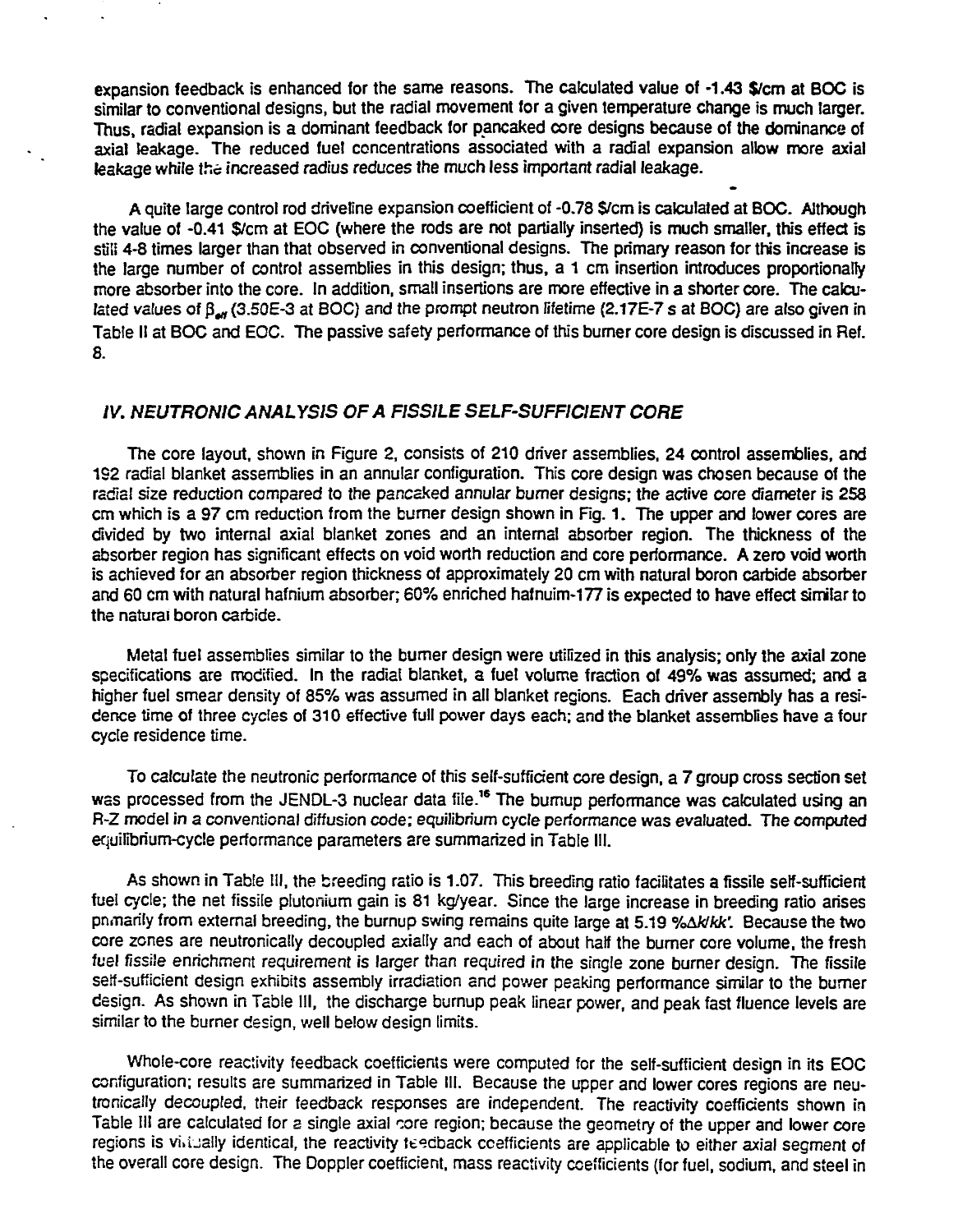each region), and geometry coefficients (axial active core expansion and uniform radial expansion with constant material densities) were computed using an R-Z model of the upper core region and 25-group cross sections. The axial and radial feedback coefficients were calculated by combining the geometric and mass reactivity coefficients. The control rod worths were evaluated in a similar manner with adjustment factors to account for three-dimensional effects.

Near zero sodium void and sodium density worths are observed. Although the active core void worth is positive (\$1.7 at EOC), it is compensated by significant negative contributions from voiding of the internal and axial blankets. Similar to the burner design, the Doppler coefficient is quite small because of the high enrichment and hard spectrum in the fueled zones. However, the blanket regions can give a significant Doppler effect which is not present in the burner design. Because the axial flux gradients and number of control rods are similar for the fissile self-sufficient and burner designs, the control rod driveline expansion coefficients are similar and much larger than for conventional LMR designs.

The axial expansion coefficient of -1.72 \$/cm is much larger than the burner design; and the radial expansion coefficient of -2.54 \$/cm is also larger. The larger geometric expansion coefficients are caused by two effects. Since the individual core zones of the self-sufficient design are roughly harf the volume of the burner core and the enrichment is correspondingly larger, a harder neutron spectrum is observed in the self-sufficient design; since fast neutrons have a higher leakage probability, leakage effects (which cause the expansion reactivity feedback) will be more prominent in the smaller core. In addition, the selfsufficient design has a smaller core radius; this leads to an increase in radial leakage which enhances the axial expansion coefficient.

### V. SUMMARY

Two 600 MWe cores, a pancaked annular burner core and a fissile self-sufficient axiaily decoupled annular core both designed to reduce the sodium void worth in metal fuelled LMRs, were evaluated. For each core, the equilibrium-cycle neutronic performance was evaluated; and the reactivity feedback coefficients were calculated. Both cores achieved the design goal of this study, a near-zero sodium void worth which was the major fccus of this paper.

For the burner core, a low breeding ratio of 0.53 is achieved indicating an effective transuranic burner; a net consumption of 234 kg/y of transuranics is calculated for the 600 MWe power rating. Because of the high leakage, a large burnup reactivity swing is observed. The power peaking and assembly irradiation characteristics appear to be similar to conventional designs, The calculated value of the sodium void worth at EOC is \$0.16; this value includes the negative contribution from voiding of the upper plenum region in the driver assemblies. Because of the high enrichment, the Doppler coefficient is significantly smaller than in conventional designs. However, the radial expansion and control rod driveline expansion coefficients are significantly enhanced by the flat, annular layout.

For the fissile seif-sufficient core, an axially multilayered annular core design was evaluated; a zero sodium void worth is achieved with a breeding ratio of 1.07. The net fissile plutonium gain is 81 kg/y at the 600 MWe power rating. The radial core size is substantially reduced compared to the flat annular burner design, and appears to be similar to conventional designs of similar power rating. The power peaking, assembly irradiation characteristics, and reactivity coefficients are quite similar to the burner design. The passive safety performance of such cores is evaluated in Ref. 8.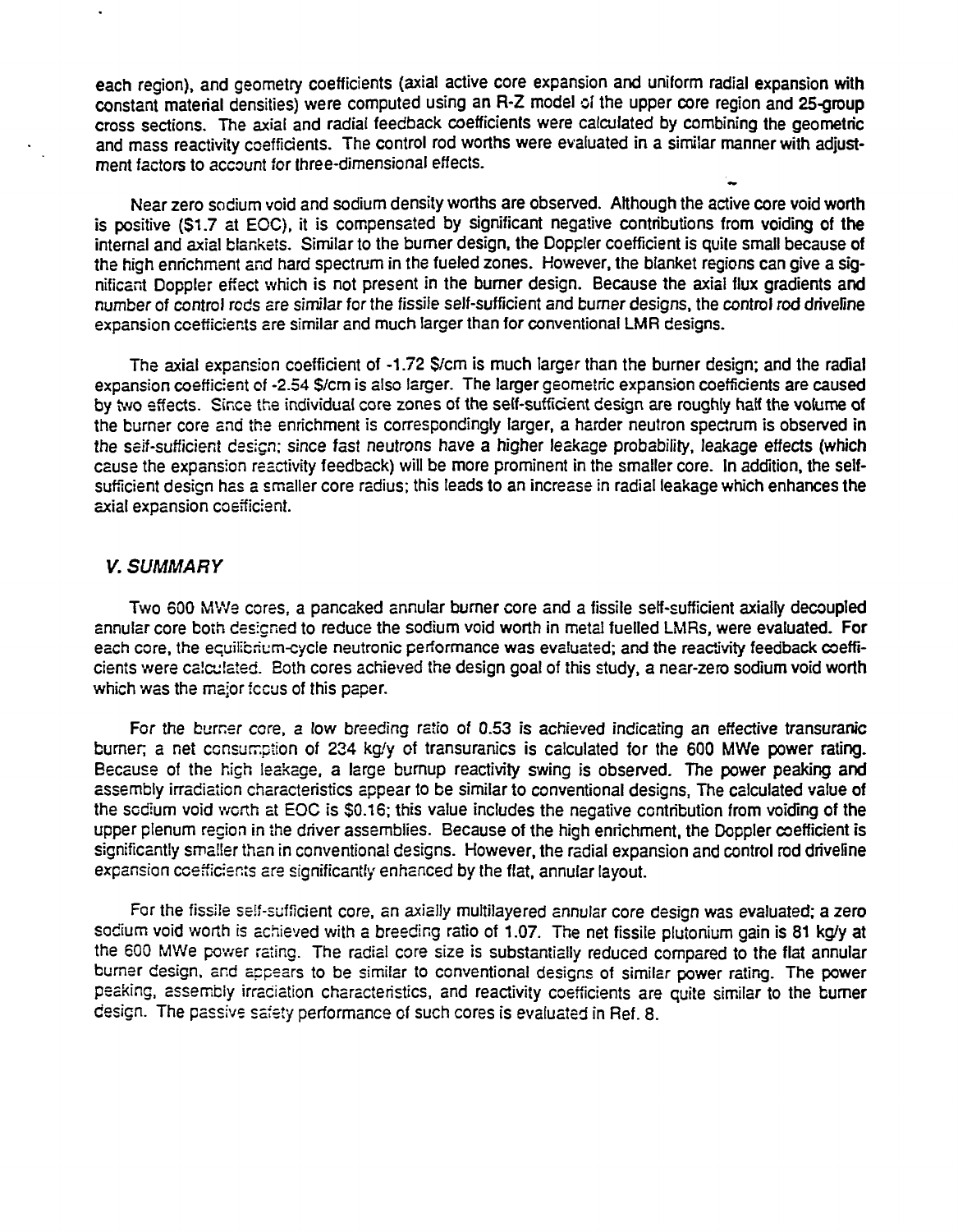### **REFERENCES**

- 1. D. C. WADE and Y. I. CHANG, "The Integral Fast Reactor (IFR) Concept: Physics of Operation and Safety," Proc. Intl. Topical Meeting on Advances in Reactor Physics, Mathematics, and Computation, Paris. Vol. I, p. 311, April 1987.
- 2. J. E. CAHALAN, et al., "Performance of Metal and Oxide Fuels During Accidents in a Large Liquid Metal Cooted Reactor," Intl. Fast Reactor Safety Meeting, Snowbird, Utah, Aug. 1990.
- 3. H. P. PLANCHON et al., "Implications of the EBR-ll Inherent Safety Demonstration Test," Nuclear Engineering and Design, 101,1 (1987).
- 4. H. P. PLANCHON et al., "The Experimental Breeder Reactor II Inherent Shutdown and Heat Removal Tests - Results and Analysis," Topical Meeting on Fast Reactor Safety, Knoxville, Tennessee. Vol. I, p. 281, April 1985.
- 5. J. I. SACKETT et al., "Inherent Safety and Operability Testing in EBR-II," Proc. Topical Meeting on Safety of Next Generation Power Reactors, Seattle, Washington, p. 385, May 1988.
- 6. R. N. HILL and H. KHALIL, "An Evaluation of LMR Design Options for Reduction of Sodium Void Worth," Proc. of Intl. Conf. on Physics of Reactors, Marseille, France, Vol. 1, p. 11-19, April 1990.
- 7. R. N. HILL, D. C. WADE. E. K. FUJITA, and H. KHALIL, "Physics Studies of Higher Actinide Consumption in an LMR," Proc. of Intl. Conf. on Physics of Reactors, Marseille, France, Vol. 1, p. 1-83, April 1S90.
- 8. Y. I. CHANG et al., "Passive Safety Features of Low Sodium Void Worth Metal Fueled Cores in a Ecttom Supported Reactor Vessel," Proc. Intl. Conf. on Fast Reactor and Its Fuel Cycles, Kyoto, October 1991.
- 9. R. N. HILL, "LMR Design Concepts for Transuranic Management in Low Sodium Void Worth Cores," Proc. Intl. Conf. on Fast Reactor and Its Fuel Cycles, Kyoto, October 1991.
- 10. M. YAMAOKA, T. KAMEI, and M. SUZUKI, "Optimization Study of an Axially-Heterogeneous Core," NAIG Annual Review (1983).
- 11. T. KAMEI. M. YAMAOKA, Y. MORIKI, M. SUZUKI, and K. ARIE, "An Axially and Radially Two-Zoned Large Liquid-Metal Fast-Breeder Core Concept," Nucl. Tech., 71,548 (1985).
- 12. H. HENRYSON II, B. J. TOPPEL, and C. G. STENBERG, "MC<sup>2</sup>-2: A Code to Calculate Fast Neutron Spectra and Muitigrcup Cross Sections," ANL-8144, Argonne National Laboratory (June 1976).
- 13. W. M. STACEY Jr. et al.. "A New Space-Dependent Fast-Neutron Multigroup Cross-Section Capability," Trans. Am. Nucl. Sci.,15, 292 (1972).
- 14. B. J. TOPPEL, "A Usefs Guide to the RE3US-3 Fuel Cycle Analysis Capability," ANL-83-2, Argonne National Laboratory (March 1983).
- 15. R. D. LAWRENCE. The DIF3D Nodal Neutronics Option for Two- and Three-Dimensional Diffusion Theory Calculations in Hexagonal Geometry," ANL-83-1, Argonne National Laboratory (1983).
- 16. K. SHIBATA et.. al., "Japanese Evaluated Nuclear Data Library, Version-3, -JENDL-3-." JAERI-1319 (1S30).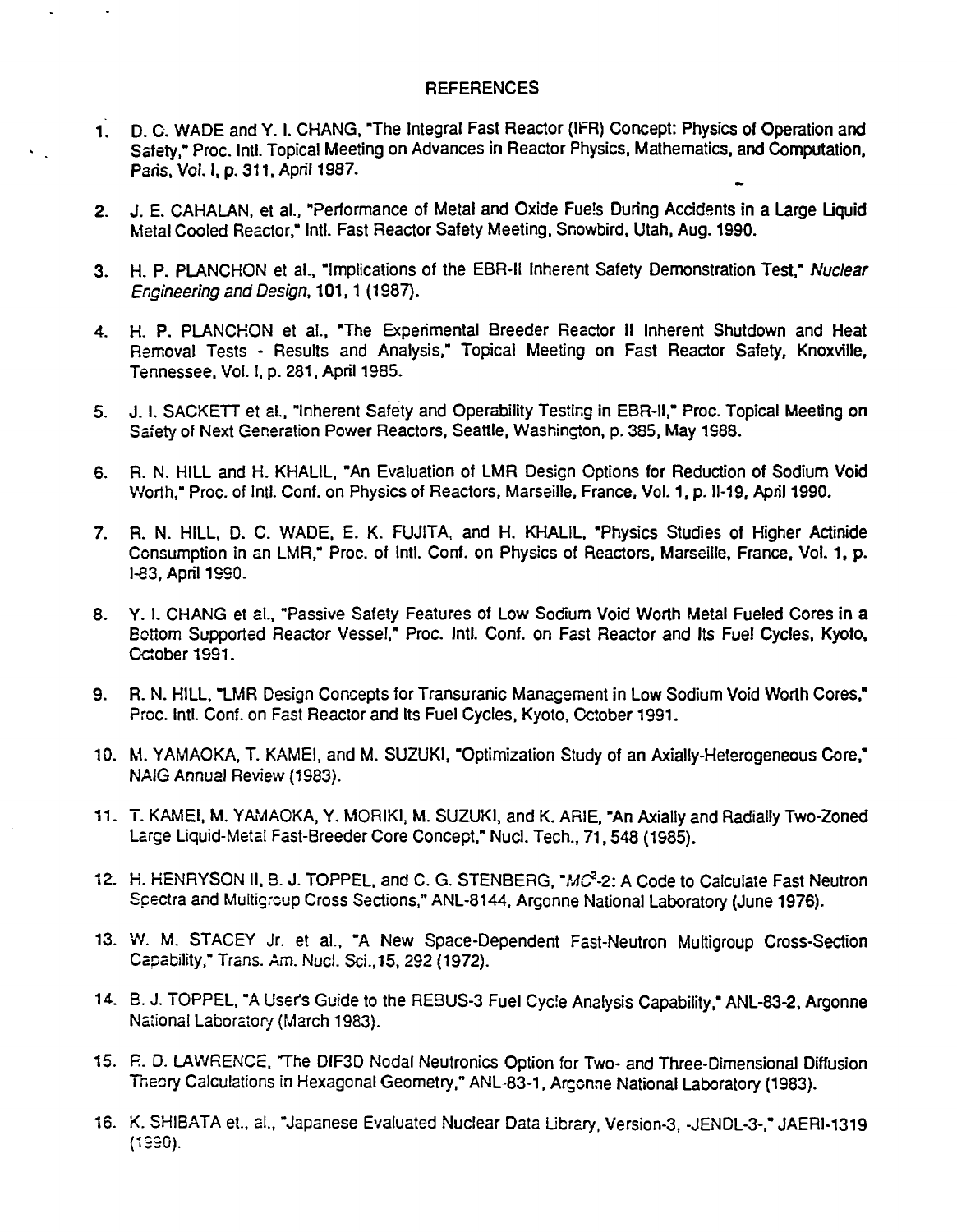| <b>Breeding Ratio</b>                                                                         | 0.533                 |
|-----------------------------------------------------------------------------------------------|-----------------------|
| Burnup Swing, %∆k                                                                             | 4.17 <sup>a</sup>     |
| Average Discharge Burnup<br>MWd/kg<br>Atom %                                                  | 82.6<br>8.8           |
| Peak Discharge Burnup<br>MWd/kg<br>Atom %                                                     | 118.6<br>12.6         |
| Peak Linear Power <sup>b</sup> , W/cm<br><b>BOC</b><br><b>EOC</b>                             | 495<br>462            |
| Power Peaking Factorb<br><b>BOC</b><br><b>EOC</b>                                             | 1.64<br>1.53          |
| Peak Flux, 10 <sup>15</sup> cm <sup>-2</sup> s <sup>-1</sup><br><b>BOC</b><br><b>EOC</b>      | 4.84<br>5.02          |
| Peak Fast Flux, 10 <sup>15</sup> cm <sup>-2</sup> s <sup>-1</sup><br><b>BOC</b><br><b>EOC</b> | 3.68<br>3.77          |
| Peak Fast Fluence, 10 <sup>23</sup> cm <sup>-2</sup>                                          | 2.96                  |
| Mass Flow, kg/y<br><b>Heavy Metal</b><br>Transuranics<br><b>Fissile Pu</b>                    | 5,790<br>1,492<br>958 |
| Net Loss, kg/y<br><b>Heavy Metal</b><br><b>Transuranics</b><br><b>Fissile Pu</b>              | 508<br>234<br>218     |

# Table I. Equilibrium-Cycle Performance Parameters

 $\mathcal{F}_{\mathcal{A}}$ 

3 Absorbers in outer row of annulus are exchanged for reflectors at mid-cycle; without exchange, burnup swing is about 5.5% Ak.

b Includes batch effect by using stage factors for fresh fuel assemblies.

 $\Delta\lambda=0.1$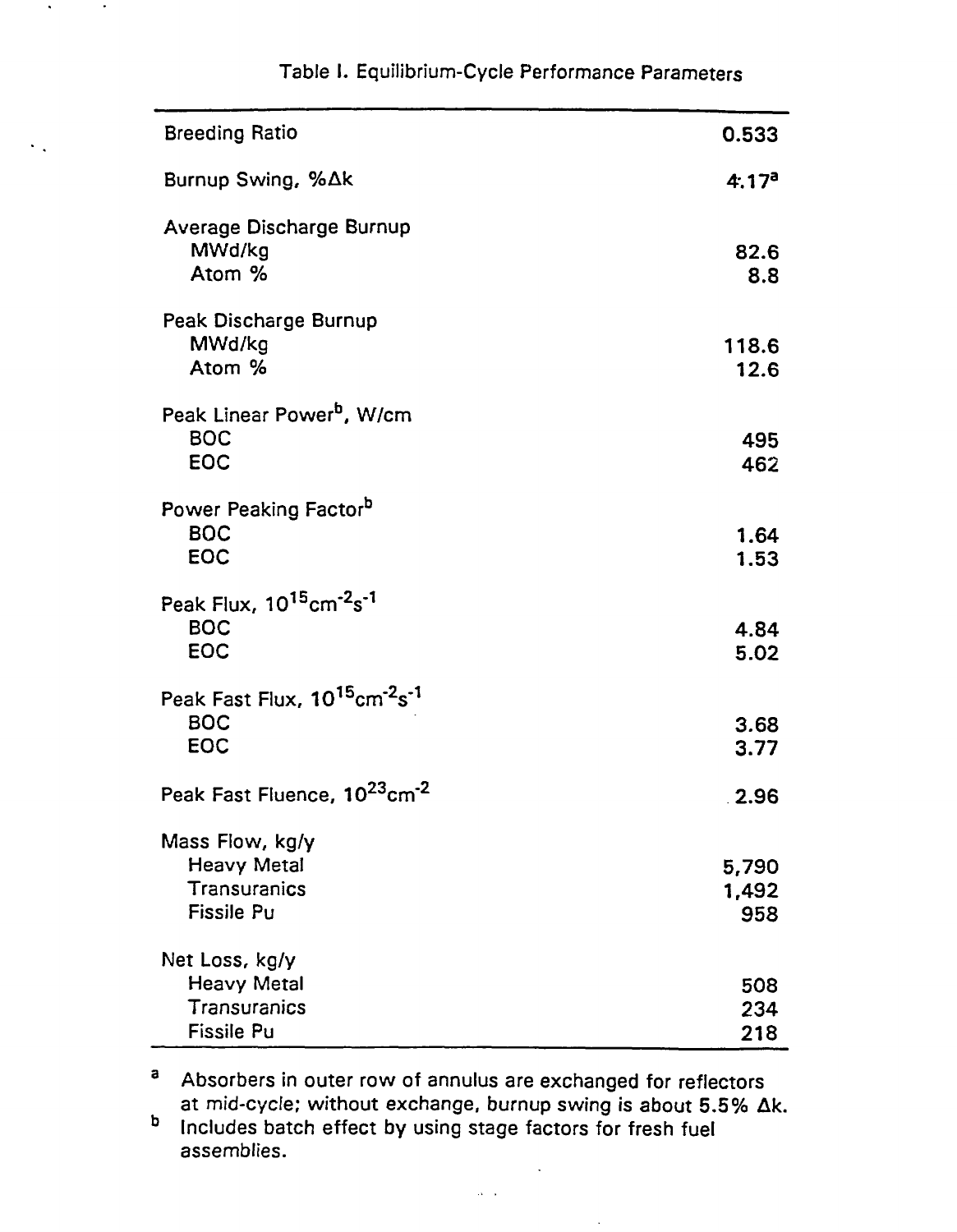|                                                                | <b>BOEC<sup>a</sup></b> | <b>EOEC</b> |
|----------------------------------------------------------------|-------------------------|-------------|
| Sodium Void Worth, \$                                          |                         |             |
| Core                                                           | 1.78                    | 2.85        |
| Plenum                                                         | $-2.20$                 | $-2.70$     |
| <b>Total</b>                                                   | $-0.43$                 | 0.16        |
| Sodium Density Worth, \$                                       |                         |             |
| Core                                                           | 1.54                    | 2.57        |
| Plenum                                                         | $-1.78$                 | $-2.16$     |
| Total                                                          | $-0.24$                 | 0.41        |
| Fuel Doppler Coefficient, -10 <sup>-3</sup> T dk/dT<br>Flooded |                         |             |
| Fuel                                                           | 0.73                    | 0.88        |
| Structure <sup>b</sup>                                         | 0.30                    | 0.35        |
| Voided                                                         |                         |             |
| Fuel                                                           | 0.36                    | 0.46        |
| Structure <sup>b</sup>                                         | 0.21                    | 0.25        |
| Axial Expansion Coefficient, \$/cm                             |                         |             |
| Fuel                                                           | $-1.50$                 | $-1.19$     |
| Fuel and Structure <sup>b</sup> .                              | $-1.37$                 | $-1.01$     |
|                                                                |                         |             |
| Radial Expansion Coefficient, \$/cm                            | $-1.43$                 | $-1.48$     |
| <b>Control Rod Driveline</b>                                   |                         |             |
| Expansion Coefficient, \$/cm                                   | $-0.778$                | $-0.414$    |
| <b>Beta Effective</b>                                          | 3.50E-3                 | $3.47E-3$   |
|                                                                |                         |             |
| Prompt Neutron Lifetime, s                                     | $2.17E-7$               | $2.47E-7$   |
|                                                                |                         |             |

Table II. Low Void Worth Actinide Burner Reactivity Coefficients

 $\ddot{\phantom{0}}$ 

 $\sim$ 

 $\mathbf{r}$ 

aBOEC values are calculated for critical configuration, with primary rods inserted 24 cm.

<sup>b</sup>Values reflect perturbation of total structure; clad effects can be estimated as 63% (volume fraction of clad in the total structure) of the total structure effect.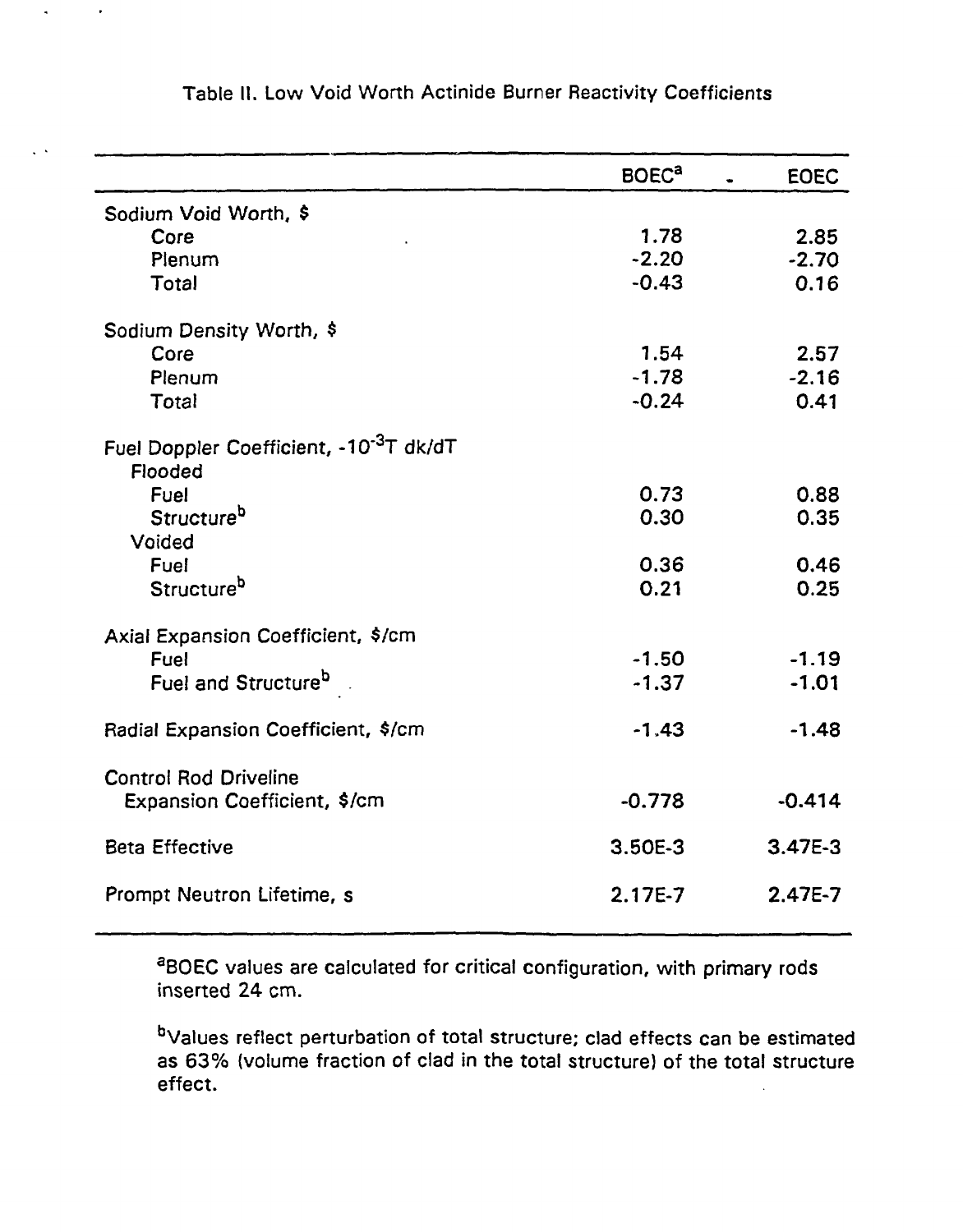| <b>Plutonium Enrichment</b>                         | 28.0%.   |
|-----------------------------------------------------|----------|
| <b>Breeding Ratio</b>                               | 1.07     |
| Burnup Swing, % $\triangle K$                       | $5.19 -$ |
| Average Discharge Burnup                            |          |
| MWd/kg                                              | 72.1     |
| atom%                                               | 7.7      |
| Peak Linear Power, w/cm                             |          |
| <b>BOC</b>                                          | 477      |
| <b>EOC</b>                                          | 413      |
| Peak Fast Fluence 10 <sup>23</sup> cm <sup>-2</sup> | 2.6      |
| Mass Flow, kg/y                                     |          |
| <b>Fissile Pu</b>                                   | 1090     |
| Net Gain, kg/y                                      |          |
| <b>Fissile Pu</b>                                   | 81       |
| Sodium Void Worth, \$, (EOC)                        |          |
| <b>Whole Core</b>                                   | 0.       |
| <b>Active Core</b>                                  | 1.7      |
| Sodium Density Worth, \$, (EOC)                     |          |
| <b>Whole Core</b>                                   | $-0.31$  |
| <b>Active Core</b>                                  | 1.8      |
| Fuel Doppler Coefficient, -10 <sup>3</sup> T dk/dT  |          |
| Flooded (EOC; Fuel and Structure)                   |          |
| Core                                                |          |
| <b>Axial Blanket</b>                                | 1.69     |
| <b>Radial Blanket</b>                               | 0.41     |
|                                                     | 0.37     |
| Axial Expansion Coefficient, \$/cm                  | $-1.72$  |
| Radial Expansion Coefficient, \$/cm                 |          |
|                                                     | $-2.54$  |
| <b>Control Rod Driveline</b>                        |          |
| Expansion Coefficient, \$/cm                        |          |
| <b>BOC</b>                                          | $-0.69$  |
| <b>EOC</b>                                          | $-0.43$  |

Table III. Equilibrium-cycle Performance Parameters for Low Sodium Void Worth Fissile Self-Sufficient Core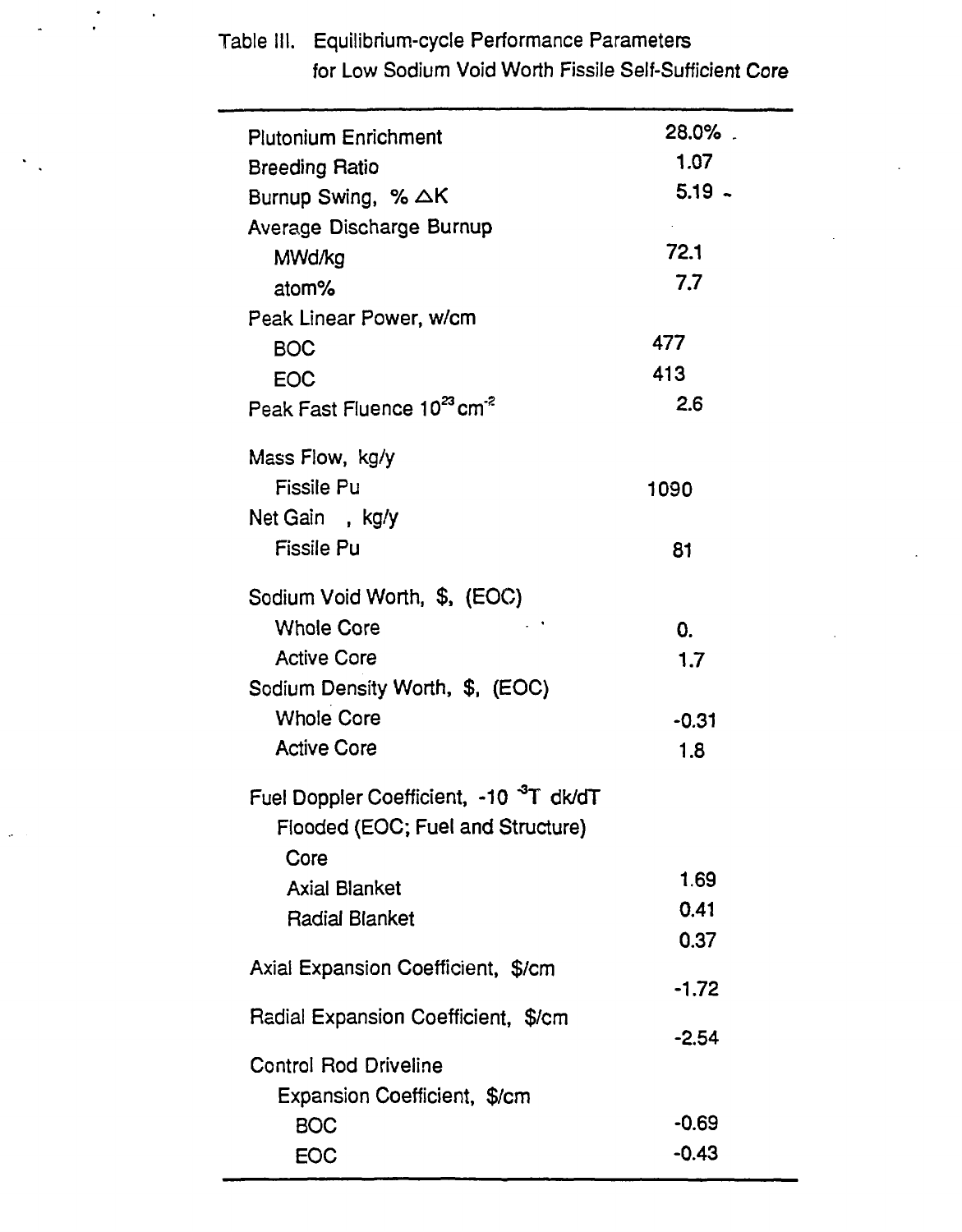